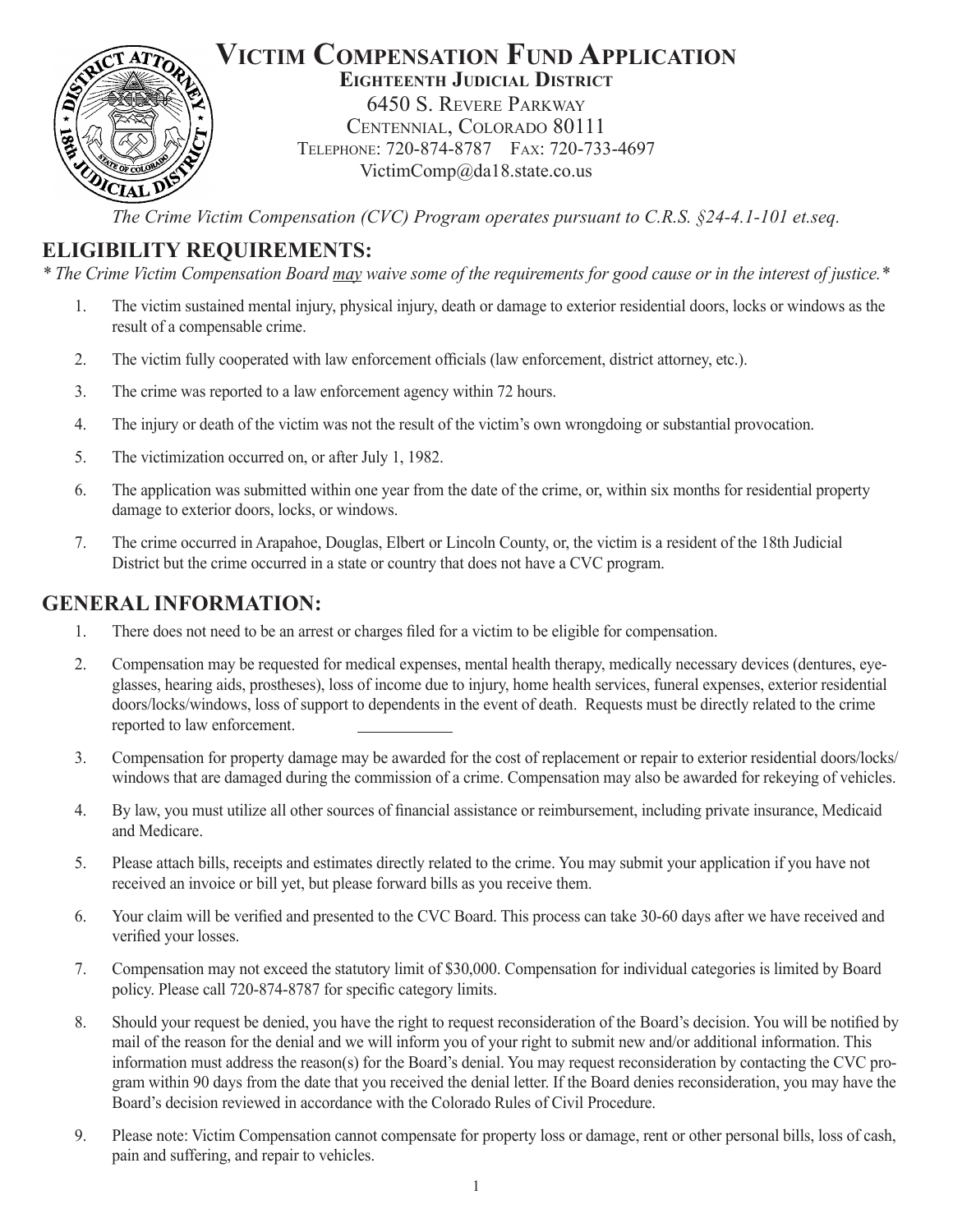## **SECTION 1 – VICTIM INFORMATION** (Please complete every section. Write N/A when a question is not applicable.)

|                                                                                                                                                                                                                                                                                                                                                                                                                                                                                                                                                                                                    |                                                                                         | Date of Birth                                                                               |                                    | Age at time of crime                                                            |                                                                                                                       |
|----------------------------------------------------------------------------------------------------------------------------------------------------------------------------------------------------------------------------------------------------------------------------------------------------------------------------------------------------------------------------------------------------------------------------------------------------------------------------------------------------------------------------------------------------------------------------------------------------|-----------------------------------------------------------------------------------------|---------------------------------------------------------------------------------------------|------------------------------------|---------------------------------------------------------------------------------|-----------------------------------------------------------------------------------------------------------------------|
| <b>Mailing Address</b>                                                                                                                                                                                                                                                                                                                                                                                                                                                                                                                                                                             |                                                                                         |                                                                                             |                                    |                                                                                 | Gender: $\Box$ Male $\Box$ Female                                                                                     |
| City, State & Zip Code                                                                                                                                                                                                                                                                                                                                                                                                                                                                                                                                                                             |                                                                                         |                                                                                             | Last 4 digits of Social Security # |                                                                                 |                                                                                                                       |
| Work Phone                                                                                                                                                                                                                                                                                                                                                                                                                                                                                                                                                                                         | Home Phone/Cell Phone                                                                   |                                                                                             |                                    | Email                                                                           |                                                                                                                       |
| The following information is used for statistical purposes only. This information is needed to comply with Federal regulations.<br>Race:<br>American Indian or Alaskan Native<br>$\Box$<br>□<br>Asian<br><b>Black or African American</b><br>$\Box$<br>$\Box$<br>Hispanic or Latino<br>$\Box$<br>$\Box$<br>Native Hawaiian or Other Pacific Islander $\Box$<br>$\Box$<br>$\Box$<br>White Non-Latino or Caucasian<br>□<br><b>Other Race</b><br>□<br>$\Box$<br><b>Multiple Races</b><br>SECTION 2 - CLAIMANT INFORMATION (Please complete only if the victim is a minor, deceased or incapacitated.) | Referral Source:<br><b>Social Services</b><br>Hospital<br>Therapist<br>Service Provider | $\Box$ Police Agency Victim Advocate<br>□ District Attorney Victim Advocate<br>$\Box$ Other | $\Box$ Married<br>$\Box$ Single    | <b>Marital Status:</b><br>$\Box$ Separated<br>$\Box$ Divorced<br>$\Box$ Widowed | Disabled:<br>$\square$ No<br>$\Box$ Yes<br>Disabled<br>prior to the<br>crime:<br>$\square$ No<br>$\Box$ Yes           |
| Claimant's Name (Parent/Guardian/Relative)                                                                                                                                                                                                                                                                                                                                                                                                                                                                                                                                                         |                                                                                         |                                                                                             |                                    | Date of Birth                                                                   |                                                                                                                       |
| <b>Mailing Address</b>                                                                                                                                                                                                                                                                                                                                                                                                                                                                                                                                                                             |                                                                                         |                                                                                             |                                    | City, State, Zip Code                                                           |                                                                                                                       |
| Relationship to Victim                                                                                                                                                                                                                                                                                                                                                                                                                                                                                                                                                                             |                                                                                         | <b>Phone Number</b>                                                                         |                                    | Email                                                                           |                                                                                                                       |
| SECTION 3 - CRIME INFORMATION (Please complete this section as completely as possible.)<br>Type of Crime (Check all that apply)                                                                                                                                                                                                                                                                                                                                                                                                                                                                    |                                                                                         |                                                                                             |                                    |                                                                                 |                                                                                                                       |
| Assault<br>$\Box$                                                                                                                                                                                                                                                                                                                                                                                                                                                                                                                                                                                  | $\Box$                                                                                  | Domestic Violence                                                                           |                                    |                                                                                 |                                                                                                                       |
|                                                                                                                                                                                                                                                                                                                                                                                                                                                                                                                                                                                                    |                                                                                         |                                                                                             |                                    |                                                                                 |                                                                                                                       |
| <b>Burglary/Criminal Mischief</b><br>ш                                                                                                                                                                                                                                                                                                                                                                                                                                                                                                                                                             | ப                                                                                       | Drunk Driver                                                                                |                                    |                                                                                 |                                                                                                                       |
| Careless Driving Resulting in Death<br>ப                                                                                                                                                                                                                                                                                                                                                                                                                                                                                                                                                           |                                                                                         | Murder/Homicide                                                                             |                                    |                                                                                 |                                                                                                                       |
| <b>Child Physical Abuse</b><br>□                                                                                                                                                                                                                                                                                                                                                                                                                                                                                                                                                                   | П                                                                                       | Sexual Assault - Adult                                                                      |                                    |                                                                                 |                                                                                                                       |
| Child Sexual Abuse – by a family member<br>ப                                                                                                                                                                                                                                                                                                                                                                                                                                                                                                                                                       | ப                                                                                       | Vehicular Assault / Vehicular Homicide                                                      |                                    |                                                                                 |                                                                                                                       |
| Child Sexual Abuse – by a non-family member<br>ப                                                                                                                                                                                                                                                                                                                                                                                                                                                                                                                                                   | $\Box$                                                                                  |                                                                                             |                                    |                                                                                 | Other (please specify)                                                                                                |
|                                                                                                                                                                                                                                                                                                                                                                                                                                                                                                                                                                                                    |                                                                                         |                                                                                             |                                    |                                                                                 |                                                                                                                       |
|                                                                                                                                                                                                                                                                                                                                                                                                                                                                                                                                                                                                    |                                                                                         |                                                                                             |                                    |                                                                                 |                                                                                                                       |
|                                                                                                                                                                                                                                                                                                                                                                                                                                                                                                                                                                                                    |                                                                                         |                                                                                             |                                    |                                                                                 | <u> 1980 - Johann Stoff, deutscher Stoff, der Stoff, der Stoff, der Stoff, der Stoff, der Stoff, der Stoff, der S</u> |
|                                                                                                                                                                                                                                                                                                                                                                                                                                                                                                                                                                                                    |                                                                                         |                                                                                             |                                    |                                                                                 |                                                                                                                       |
|                                                                                                                                                                                                                                                                                                                                                                                                                                                                                                                                                                                                    |                                                                                         |                                                                                             |                                    |                                                                                 |                                                                                                                       |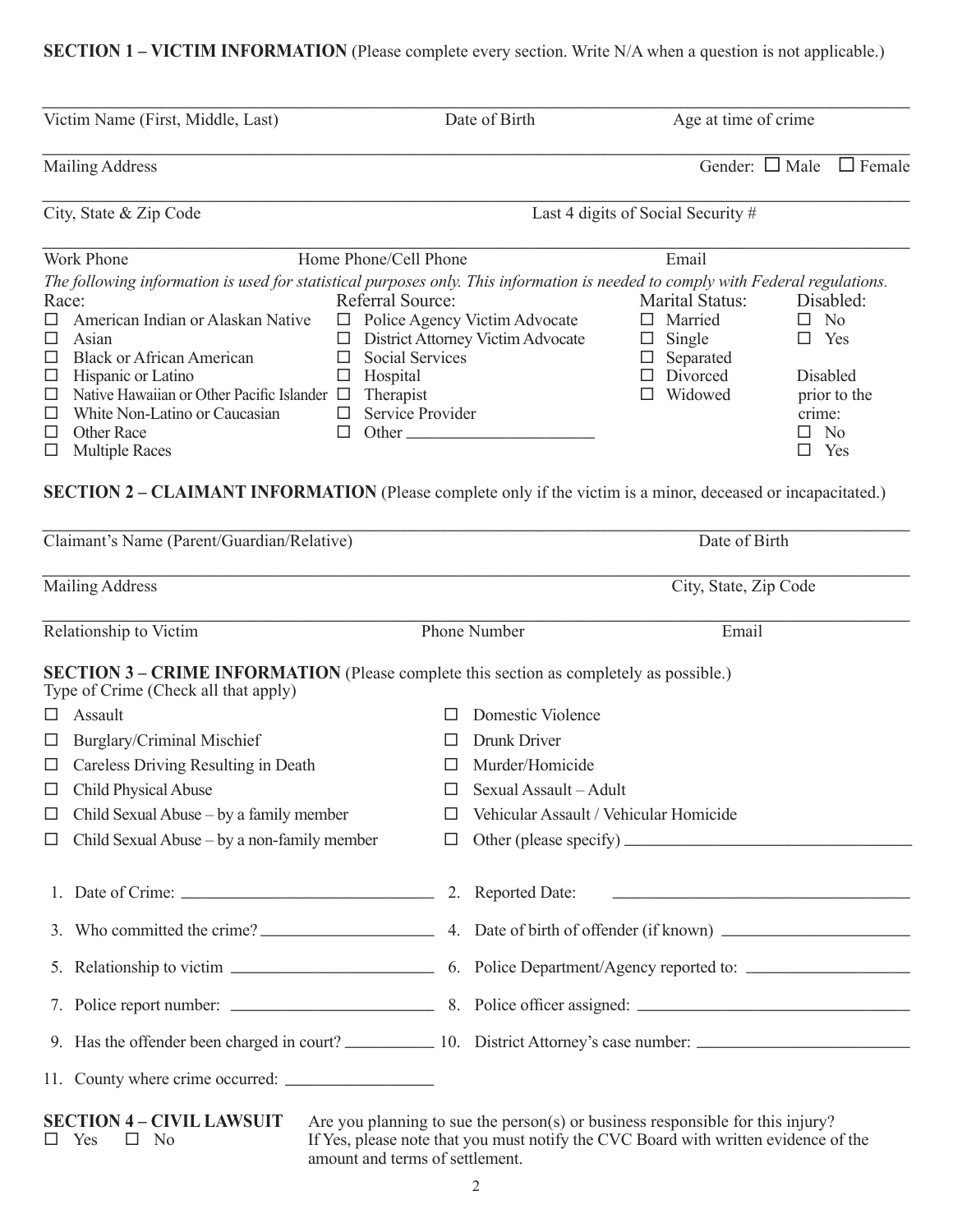| Medical Insurance:                                                                                                     | $\Box$ Yes $\Box$ No | Disability:                                                                                                                                                                                                       | $\Box$ Yes $\Box$ No |  |
|------------------------------------------------------------------------------------------------------------------------|----------------------|-------------------------------------------------------------------------------------------------------------------------------------------------------------------------------------------------------------------|----------------------|--|
| Auto Insurance:                                                                                                        | $\Box$ Yes $\Box$ No | Worker's Compensation:                                                                                                                                                                                            | $\Box$ Yes $\Box$ No |  |
| Life Insurance:                                                                                                        | $\Box$ Yes $\Box$ No | Homeowners/Renters: $\Box$ Yes $\Box$ No Deductible: $\$\ \_\_\_\_\_\_\_\_\_\_$                                                                                                                                   |                      |  |
| Medicare/Medicaid:                                                                                                     | $\Box$ Yes $\Box$ No |                                                                                                                                                                                                                   |                      |  |
|                                                                                                                        |                      | Please list the company name, telephone, and policy number of any insurance listed above.                                                                                                                         |                      |  |
|                                                                                                                        |                      |                                                                                                                                                                                                                   |                      |  |
| <b>SECTION 6 - REQUEST FOR SERVICES</b><br>Please check the boxes for the service(s) you would like to request.        |                      |                                                                                                                                                                                                                   |                      |  |
| <b>MENTAL HEALTH COUNSELING - PRIMARY VICTIM</b>                                                                       |                      |                                                                                                                                                                                                                   |                      |  |
|                                                                                                                        |                      | Are you (victim) currently seeing a therapist related to this crime? $\square$ Yes $\square$ No                                                                                                                   |                      |  |
|                                                                                                                        |                      | If yes, please have your counselor call 720-874-8787 or email VictimComp@da18.state.co.us. Or, if you would like                                                                                                  |                      |  |
|                                                                                                                        |                      | help locating a counselor, please call 720-874-8787 or email VictimComp@da18.state.co.us.                                                                                                                         |                      |  |
|                                                                                                                        |                      |                                                                                                                                                                                                                   |                      |  |
|                                                                                                                        |                      | <b>MENTAL HEALTH COUNSELING – SECONDARY VICTIM(S) (family members):</b>                                                                                                                                           |                      |  |
| Name of Family Member(s)                                                                                               |                      | Relationship to Victim                                                                                                                                                                                            | Date of Birth        |  |
|                                                                                                                        |                      |                                                                                                                                                                                                                   |                      |  |
|                                                                                                                        |                      |                                                                                                                                                                                                                   |                      |  |
| <u> 1989 - Johann John Stone, market fan it ferskearre fan it ferskearre fan it ferskearre fan it ferskearre fan i</u> |                      | <u> 1989 - Johann John Stein, mars an deus Amerikaansk kommunister (</u>                                                                                                                                          |                      |  |
| □                                                                                                                      |                      | <u> 1989 - Johann Barn, mars eta bainar eta bainar eta baina eta baina eta baina eta baina eta baina eta baina e</u><br><b>MEDICAL:</b> Submit copies of <i>crime related</i> itemized bills as you receive them. |                      |  |
|                                                                                                                        |                      | $\Box$ Hospital $\Box$ Physician $\Box$ Chiropractic/Physical Therapy $\Box$ Dental $\Box$ Home Nursing Care                                                                                                      |                      |  |
|                                                                                                                        |                      |                                                                                                                                                                                                                   |                      |  |
| □<br>or estimates.                                                                                                     |                      | $\Box$ Other<br>PERSONAL MEDICAL ITEMS (DAMAGED OR STOLEN): Submit copies of crime related itemized bills                                                                                                         |                      |  |
|                                                                                                                        |                      | $\Box$ Eyeglasses/Contact Lenses $\Box$ Dentures $\Box$ Hearing Aid $\Box$ Prosthetic Device                                                                                                                      |                      |  |
|                                                                                                                        |                      |                                                                                                                                                                                                                   |                      |  |
|                                                                                                                        |                      | RESIDENTIAL PROPERTY (DAMAGED DURING COMMISSION OF THE CRIME): Submit estimates/<br>receipts for repair/replacement of exterior residential doors, locks or windows for reimbursement.                            |                      |  |
|                                                                                                                        |                      | $\Box$ Exterior Door(s) $\Box$ Exterior Window(s) $\Box$ Lock(s) $\Box$ Re-key Vehicle $\Box$ Crime Scene Clean-Up                                                                                                |                      |  |

#### **LOST WAGES**

You MAY be eligible for Lost Wages if you missed work due to your physical or emotional injuries and you did not have paid vacation, sick, or bereavement leave time. A Lost Wages Form will be sent to you to give to your employer to verify your rate of pay and that the unpaid time from work is directly related to this criminal incident. If you request more than one week of lost wages, you will need to supply a note from a doctor or therapist, and pay stubs may be requested. If you are self-employed, you must furnish a copy of the past year's tax return and/or written copies of estimates, bids or contracts for at least a month period so that lost earnings can accurately be determined.